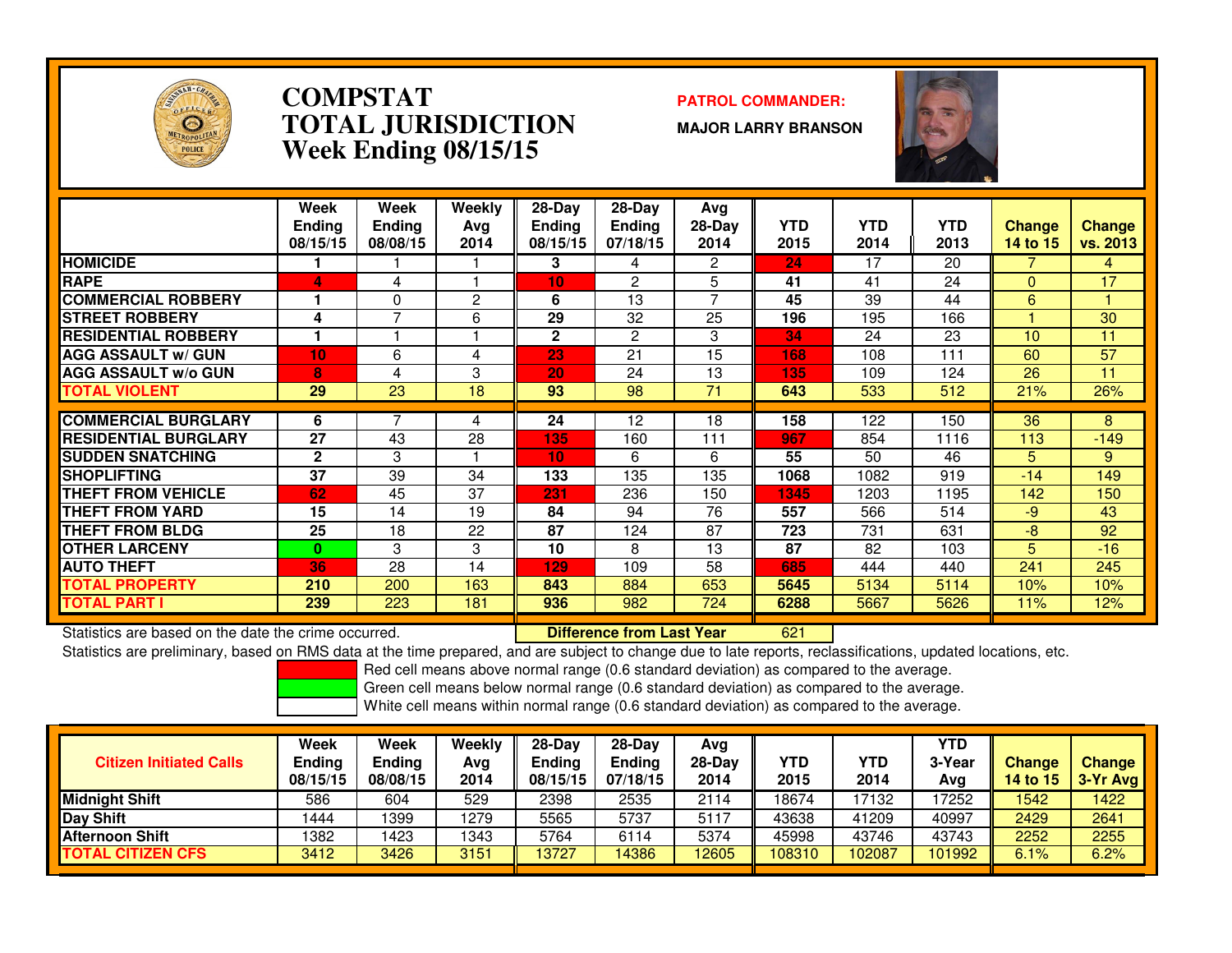

# **COMPSTAT PRECINCT COMMANDER: WEST CHATHAM PRECINCTWeek Ending 08/15/15**

**CAPT. CARL RAMEY**

<sup>151</sup>



|                             | Week<br><b>Ending</b><br>08/15/15 | Week<br><b>Ending</b><br>08/08/15 | Weekly<br>Ava<br>2014 | 28-Day<br><b>Ending</b><br>08/15/15 | 28-Day<br><b>Ending</b><br>07/18/15 | Avg<br>$28-Day$<br>2014 | <b>YTD</b><br>2015 | <b>YTD</b><br>2014 | <b>YTD</b><br>2013 | <b>Change</b><br>14 to 15 | <b>Change</b><br>vs. 2013 |
|-----------------------------|-----------------------------------|-----------------------------------|-----------------------|-------------------------------------|-------------------------------------|-------------------------|--------------------|--------------------|--------------------|---------------------------|---------------------------|
| <b>HOMICIDE</b>             | 0                                 | 0                                 | 0                     | 0                                   | 0                                   | 0                       | 0                  | $\Omega$           | 2                  | $\Omega$                  | $-2$                      |
| <b>RAPE</b>                 |                                   |                                   | 0                     | 3                                   | 2                                   |                         | 13                 | 10                 | 6                  | 3                         | $\overline{7}$            |
| <b>COMMERCIAL ROBBERY</b>   | 0                                 | 0                                 | 0                     | 3                                   | $\Omega$                            |                         | 10                 | 5.                 | 4                  | 5                         | 6                         |
| <b>STREET ROBBERY</b>       | 1                                 | 0                                 |                       | 4                                   | 3                                   | 3                       | 18                 | 19                 | 16                 | -1                        | $\overline{2}$            |
| <b>RESIDENTIAL ROBBERY</b>  |                                   | 0                                 | 0                     |                                     | $\Omega$                            |                         | 6                  | 8                  | 5                  | $-2$                      |                           |
| <b>AGG ASSAULT w/ GUN</b>   | $\overline{2}$                    |                                   | 0                     | 5                                   | 2                                   |                         | 19                 | 9                  | 11                 | 10                        | 8                         |
| <b>AGG ASSAULT w/o GUN</b>  | 0                                 |                                   | 0                     | 3                                   | $\overline{7}$                      | $\mathbf{2}$            | 29                 | 12                 | 22                 | 17                        | $\overline{7}$            |
| <b>TOTAL VIOLENT</b>        | 5                                 | 3                                 | 2                     | 19                                  | 14                                  | 9                       | 95                 | 63                 | 66                 | 51%                       | 44%                       |
|                             |                                   |                                   |                       |                                     |                                     |                         |                    |                    |                    |                           |                           |
| <b>COMMERCIAL BURGLARY</b>  |                                   | 3                                 |                       | 5                                   | 4                                   | 4                       | 43                 | $\overline{27}$    | 19                 | 16                        | 24                        |
| <b>RESIDENTIAL BURGLARY</b> | $\overline{7}$                    | 11                                | 5                     | 33                                  | 26                                  | 21                      | 188                | 159                | 187                | 29                        |                           |
| <b>SUDDEN SNATCHING</b>     | $\bf{0}$                          | 0                                 | 0                     |                                     | $\Omega$                            |                         | 4                  | 4                  | $\Omega$           | $\Omega$                  | 4                         |
| <b>SHOPLIFTING</b>          | 2                                 | 6                                 | 5                     | 16                                  | 16                                  | 19                      | 133                | 165                | 90                 | $-32$                     | 43                        |
| <b>THEFT FROM VEHICLE</b>   | 8                                 | 4                                 | 6                     | 37                                  | 45                                  | 26                      | 216                | 186                | 163                | 30                        | 53                        |
| <b>THEFT FROM YARD</b>      | 3                                 | 3                                 | 3                     | 10                                  | 27                                  | 12                      | 106                | 89                 | 65                 | 17                        | 41                        |
| <b>THEFT FROM BLDG</b>      | 4                                 | 6                                 | 3                     | 16                                  | 20                                  | 13                      | 132                | 124                | 82                 | 8                         | 50                        |
| <b>OTHER LARCENY</b>        | 0                                 | 0                                 |                       | $\bf{0}$                            | 4                                   | 3                       | 19                 | 16                 | 8                  | 3                         | 11                        |
| <b>AUTO THEFT</b>           | 8                                 | 5                                 | 3                     | 25                                  | 20                                  | 12                      | 133                | 85                 | 63                 | 48                        | 70                        |
| <b>TOTAL PROPERTY</b>       | 33                                | 38                                | 28                    | 143                                 | 162                                 | 111                     | 974                | 855                | 677                | 14%                       | 44%                       |
| <b>TOTAL PART I</b>         | 38                                | 41                                | 30                    | 162                                 | 176                                 | 121                     | 1069               | 918                | 743                | 16%                       | 44%                       |

Statistics are based on the date the crime occurred. **Difference from Last Year** 

Statistics are preliminary, based on RMS data at the time prepared, and are subject to change due to late reports, reclassifications, updated locations, etc.

Red cell means above normal range (0.6 standard deviation) as compared to the average.

Green cell means below normal range (0.6 standard deviation) as compared to the average.

| <b>Citizen Initiated Calls</b> | Week<br><b>Ending</b><br>08/15/15 | <b>Week</b><br><b>Ending</b><br>08/08/15 | Weekly<br>Avg<br>2014 | $28-Dav$<br>Ending<br>08/15/15 | $28-Dav$<br>Ending<br>07/18/15 | Ava<br>$28-Day$<br>2014 | YTD<br>2015 | <b>YTD</b><br>2014 | YTD<br>3-Year<br>Avg | <b>Change</b><br>14 to 15 | Change<br>3-Yr Avg |
|--------------------------------|-----------------------------------|------------------------------------------|-----------------------|--------------------------------|--------------------------------|-------------------------|-------------|--------------------|----------------------|---------------------------|--------------------|
| <b>Midnight Shift</b>          | 142                               | 17                                       | 107                   | 486                            | 542                            | 429                     | 3701        | 3397               | 3409                 | 304                       | 292                |
| <b>Day Shift</b>               | 293                               | 309                                      | 264                   | 1192                           | 237                            | 1055                    | 9244        | 8438               | 8514                 | 806                       | 730                |
| <b>Afternoon Shift</b>         | 268                               | 286                                      | 279                   | 1181                           | 302                            | 1115                    | 9602        | 9191               | 9083                 | 411                       | 519                |
| <b>TOTAL CITIZEN CFS</b>       | 703                               | 703                                      | 650                   | 2859                           | 3081                           | 2599                    | 22547       | 21026              | 21006                | 7.2%                      | 7.3%               |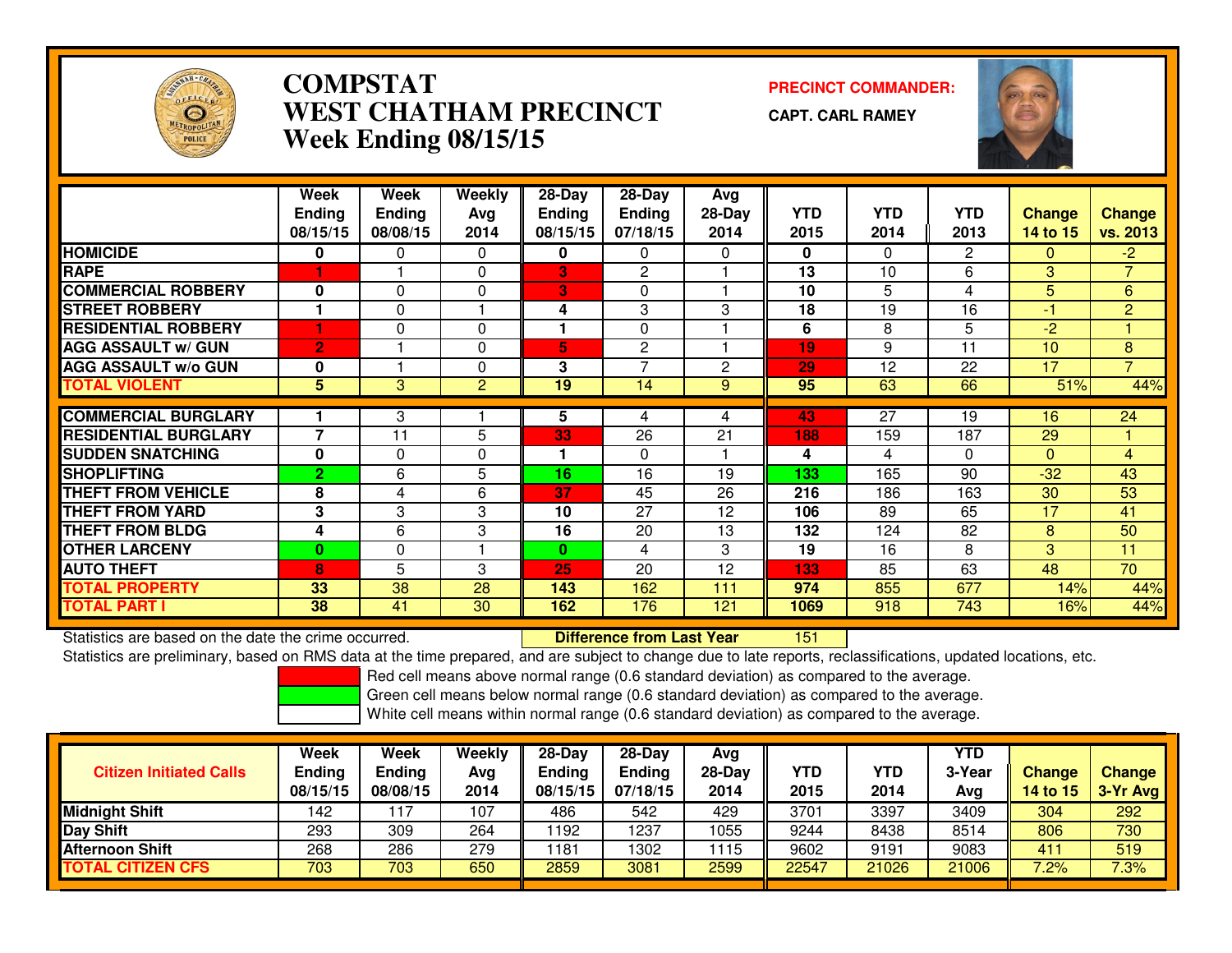

# **COMPSTAT PRECINCT COMMANDER: DOWNTOWN PRECINCTWeek Ending 08/15/15**

**CAPT. Ben Herron**

-31



|                             | Week           | Week          | Weekly   | 28-Day          | 28-Day        | Avg                      |            |                |            |                          |                |
|-----------------------------|----------------|---------------|----------|-----------------|---------------|--------------------------|------------|----------------|------------|--------------------------|----------------|
|                             | <b>Ending</b>  | <b>Ending</b> | Avg      | <b>Ending</b>   | <b>Ending</b> | 28-Day                   | <b>YTD</b> | <b>YTD</b>     | <b>YTD</b> | <b>Change</b>            | <b>Change</b>  |
|                             | 08/15/15       | 08/08/15      | 2014     | 08/15/15        | 07/18/15      | 2014                     | 2015       | 2014           | 2013       | 14 to 15                 | vs. 2013       |
| <b>HOMICIDE</b>             | 0              | 0             | $\Omega$ |                 | 0             |                          | 3          | $\overline{2}$ |            |                          | $-4$           |
| <b>RAPE</b>                 |                | $\mathbf{0}$  | 0        |                 | $\Omega$      |                          | 8          | 6              | 6          | $\overline{2}$           | $\overline{2}$ |
| <b>COMMERCIAL ROBBERY</b>   |                | $\Omega$      | $\Omega$ |                 |               |                          | 5          | 4              | 8          |                          | $\overline{3}$ |
| <b>STREET ROBBERY</b>       | $\mathbf{2}$   | 2             | 2        | 10              | 13            | $\overline{\phantom{0}}$ | 68         | 48             | 63         | 20                       | 5              |
| <b>RESIDENTIAL ROBBERY</b>  | $\bf{0}$       | $\Omega$      | 0        | 0               | $\Omega$      | $\Omega$                 | 6          |                | 5          | 5.                       |                |
| <b>AGG ASSAULT w/ GUN</b>   | $\bf{0}$       | 3             |          | 3               | 5             | 3                        | 28         | 21             | 29         | $\overline{\phantom{a}}$ | $-1$           |
| <b>AGG ASSAULT w/o GUN</b>  |                |               |          | $\mathbf{2}$    | 8             | 3                        | 27         | 30             | 27         | $-3$                     | $\Omega$       |
| <b>TOTAL VIOLENT</b>        | 5              | 6             | 4        | $\overline{18}$ | 27            | 16                       | 145        | 112            | 145        | 29%                      | 0%             |
|                             |                |               |          |                 |               |                          |            |                | 17         |                          |                |
| <b>COMMERCIAL BURGLARY</b>  | 2              |               |          | 4               | 4             | 3                        | 18         | 22             |            | $-4$                     |                |
| <b>RESIDENTIAL BURGLARY</b> | 6              | 2             | 3        | 14              | 16            | 11                       | 89         | 67             | 110        | 22                       | $-21$          |
| <b>SUDDEN SNATCHING</b>     | $\bf{0}$       |               |          | 4               | 3             | $\overline{2}$           | 25         | 17             | 25         | 8                        | $\Omega$       |
| <b>SHOPLIFTING</b>          | $\overline{9}$ | 6             | 4        | 29              | 20            | 18                       | 152        | 145            | 121        | $\overline{\phantom{a}}$ | 31             |
| <b>THEFT FROM VEHICLE</b>   | 10             | 8             | 9        | 29              | 49            | 36                       | 249        | 332            | 247        | $-83$                    | $\overline{2}$ |
| <b>THEFT FROM YARD</b>      |                | 6             | 5        | 28              | 21            | 21                       | 135        | 154            | 165        | $-19$                    | $-30$          |
| <b>THEFT FROM BLDG</b>      | 3              | 3             | 5        | 11              | 14            | 21                       | 132        | 175            | 115        | $-43$                    | 17             |
| <b>OTHER LARCENY</b>        | $\bf{0}$       |               |          | 3               |               | 2                        | 14         | 14             | 29         | $\mathbf{0}$             | $-15$          |
| <b>AUTO THEFT</b>           | $\overline{9}$ | 6             | 3        | 29              | 13            | 11                       | 128        | 80             | 74         | 48                       | 54             |
| <b>TOTAL PROPERTY</b>       | 40             | 34            | 31       | 151             | 141           | 125                      | 942        | 1006           | 903        | $-6%$                    | 4%             |
| TOTAL PART I                | 45             | 40            | 35       | 169             | 168           | 141                      | 1087       | 1118           | 1048       | $-3%$                    | 4%             |

Statistics are based on the date the crime occurred. **Difference from Last Year** 

Statistics are preliminary, based on RMS data at the time prepared, and are subject to change due to late reports, reclassifications, updated locations, etc.

Red cell means above normal range (0.6 standard deviation) as compared to the average.

Green cell means below normal range (0.6 standard deviation) as compared to the average.

| <b>Citizen Initiated Calls</b> | Week<br><b>Ending</b><br>08/15/15 | Week<br><b>Ending</b><br>08/08/15 | Weekly<br>Avg<br>2014 | $28-Dav$<br>Ending<br>08/15/15 | $28-Dav$<br><b>Ending</b><br>07/18/15 | Avg<br>$28-Day$<br>2014 | YTD<br>2015 | <b>YTD</b><br>2014 | YTD<br>3-Year<br>Avg | <b>Change</b><br><b>14 to 15</b> | <b>Change</b><br>$3-Yr$ Avg |
|--------------------------------|-----------------------------------|-----------------------------------|-----------------------|--------------------------------|---------------------------------------|-------------------------|-------------|--------------------|----------------------|----------------------------------|-----------------------------|
| <b>Midnight Shift</b>          | 134                               | 140                               | 114                   | 541                            | 532                                   | 457                     | 3979        | 3761               | 3763                 | 218                              | 216                         |
| <b>Day Shift</b>               | 253                               | 235                               | 223                   | 991                            | 1057                                  | 891                     | 7821        | 7157               | 7253                 | 664                              | 568                         |
| <b>Afternoon Shift</b>         | 250                               | 286                               | 244                   | 1077                           | 1091                                  | 976                     | 8376        | 7988               | 7950                 | 388                              | 426                         |
| <b>TOTAL CITIZEN CFS</b>       | 637                               | 661                               | 581                   | 2609                           | 2680                                  | 2324                    | 20176       | 8906               | 18965                | 6.7%                             | 6.4%                        |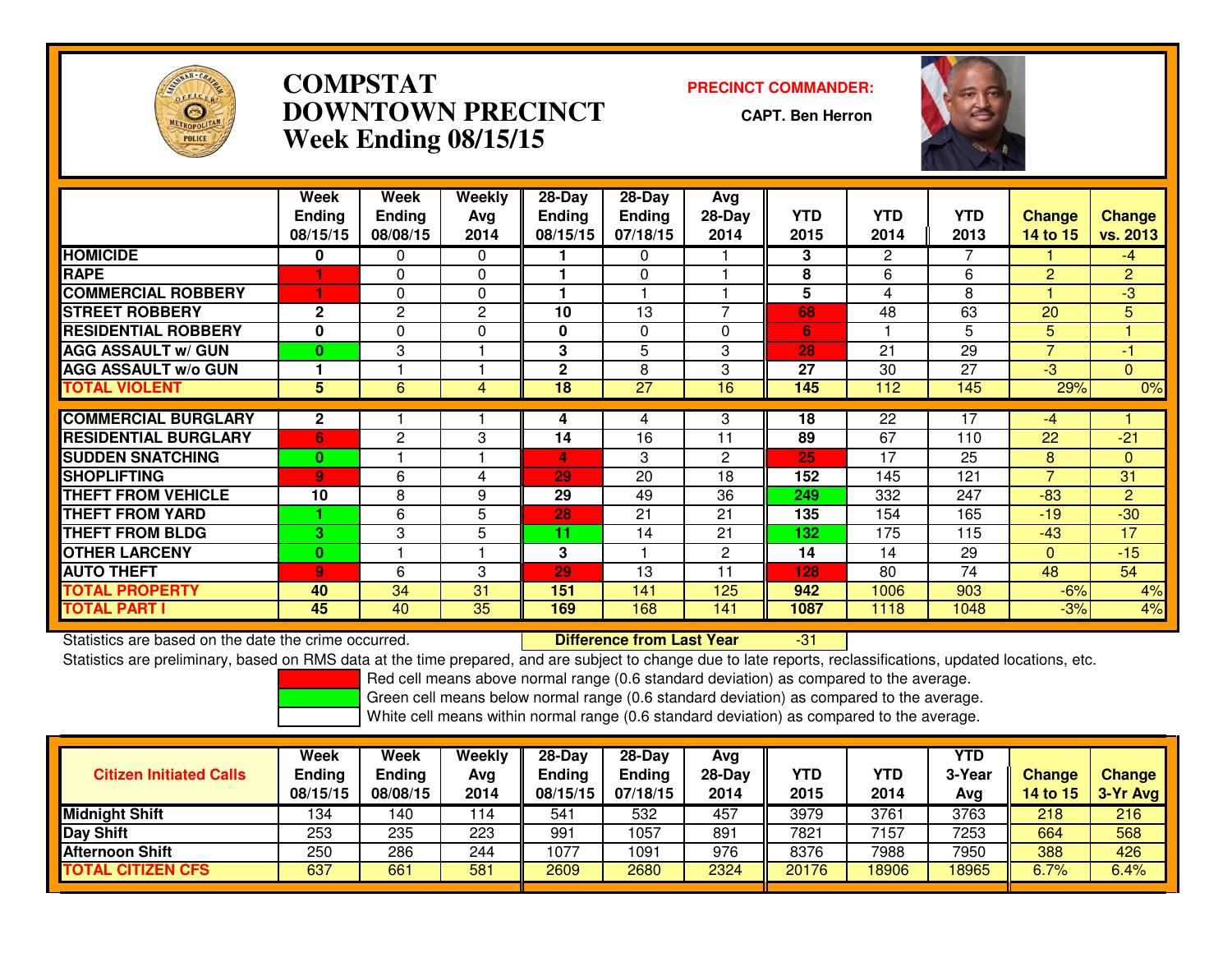

# **COMPSTATCENTRAL PRECINCT Week Ending 08/15/15**

**PRECINCT COMMANDER:**



|                             | Week<br><b>Ending</b><br>08/15/15 | Week<br>Ending<br>08/08/15 | Weekly<br>Avg<br>2014 | 28-Day<br><b>Ending</b><br>08/15/15 | 28-Day<br><b>Ending</b><br>07/18/15 | Avg<br>28-Day<br>2014 | <b>YTD</b><br>2015       | <b>YTD</b><br>2014 | <b>YTD</b><br>2013 | <b>Change</b><br>14 to 15 | <b>Change</b><br>vs. 2013 |
|-----------------------------|-----------------------------------|----------------------------|-----------------------|-------------------------------------|-------------------------------------|-----------------------|--------------------------|--------------------|--------------------|---------------------------|---------------------------|
| <b>HOMICIDE</b>             |                                   | 0                          | 0                     |                                     |                                     |                       | 10                       | 11                 | 6                  | -1                        | 4                         |
| <b>RAPE</b>                 | 0                                 |                            | $\Omega$              |                                     | $\Omega$                            |                       | 6                        | 9                  | 5                  | $-3$                      |                           |
| <b>COMMERCIAL ROBBERY</b>   | 0                                 | 0                          | 0                     | $\mathbf{2}$                        | $\overline{2}$                      |                       | $\overline{7}$           | 11                 | 10                 | $-4$                      | -3                        |
| <b>STREET ROBBERY</b>       | $\bf{0}$                          | 4                          | 2                     | 11                                  | 4                                   | 8                     | 55                       | 67                 | 40                 | $-12$                     | 15                        |
| <b>RESIDENTIAL ROBBERY</b>  | $\bf{0}$                          | 0                          | $\Omega$              | 0                                   | $\overline{c}$                      | $\Omega$              | 6                        | $\overline{2}$     | 4                  | 4                         | $\overline{2}$            |
| <b>AGG ASSAULT w/ GUN</b>   | 3                                 |                            | 2                     | 7                                   | $\overline{ }$                      | 6                     | 59                       | 47                 | 35                 | 12                        | 24                        |
| <b>AGG ASSAULT w/o GUN</b>  | 2                                 | 2                          |                       |                                     | 2                                   | 3                     | 33                       | 30                 | 38                 | 3                         | $-5$                      |
| <b>TOTAL VIOLENT</b>        | 6                                 | 8                          | 5                     | 29                                  | 18                                  | 21                    | 176                      | 177                | 138                | $-1%$                     | 28%                       |
|                             |                                   |                            |                       |                                     |                                     |                       |                          |                    |                    |                           |                           |
| <b>COMMERCIAL BURGLARY</b>  | 0                                 | $\mathbf{2}$               |                       |                                     |                                     | 4                     | 48                       | 24                 | 51                 | 24                        | $-3$                      |
| <b>RESIDENTIAL BURGLARY</b> |                                   | 11                         | 9                     | 25                                  | 51                                  | 34                    | 279                      | 259                | 282                | 20                        | $-3$                      |
| <b>ISUDDEN SNATCHING</b>    | 0                                 | 0                          | $\Omega$              | $\bf{0}$                            |                                     |                       | $\overline{\phantom{a}}$ | 10                 | 7                  | $-3$                      | $\mathbf{0}$              |
| <b>SHOPLIFTING</b>          | 1                                 | $\mathbf{2}$               | 2                     | 6                                   | 5                                   | 8                     | 54                       | 65                 | 61                 | $-11$                     | $-7$                      |
| <b>THEFT FROM VEHICLE</b>   | 15                                | 8                          | 9                     | 48                                  | 67                                  | 36                    | 393                      | 277                | 284                | 116                       | 109                       |
| <b>THEFT FROM YARD</b>      | 4                                 | 0                          | 5                     | 15                                  | 14                                  | 20                    | 122                      | 147                | 127                | $-25$                     | -5                        |
| <b>THEFT FROM BLDG</b>      | 8                                 |                            | 4                     | 22                                  | 35                                  | 18                    | 148                      | 151                | 135                | $-3$                      | 13                        |
| <b>OTHER LARCENY</b>        | $\bf{0}$                          | 0                          |                       | 4                                   | $\overline{c}$                      | $\overline{2}$        | 23                       | 9                  | 15                 | 14                        | 8                         |
| <b>AUTO THEFT</b>           | 5                                 | 3                          | 4                     | 22                                  | 39                                  | 17                    | 187                      | 146                | 129                | 41                        | 58                        |
| <b>TOTAL PROPERTY</b>       | 34                                | 27                         | 35                    | 146                                 | 215                                 | 141                   | 1261                     | 1088               | 1091               | 16%                       | 16%                       |
| <b>TOTAL PART I</b>         | 40                                | 35                         | 40                    | 175                                 | 233                                 | 162                   | 1437                     | 1265               | 1229               | 14%                       | 17%                       |

Statistics are based on the date the crime occurred. **Difference from Last Year** 

<sup>172</sup>

Statistics are preliminary, based on RMS data at the time prepared, and are subject to change due to late reports, reclassifications, updated locations, etc.

Red cell means above normal range (0.6 standard deviation) as compared to the average.

Green cell means below normal range (0.6 standard deviation) as compared to the average.

| <b>Citizen Initiated Calls</b> | Week<br><b>Ending</b><br>08/15/15 | Week<br><b>Ending</b><br>08/08/15 | Weekly<br>Avg<br>2014 | $28-Dav$<br><b>Ending</b><br>08/15/15 | $28-Day$<br><b>Ending</b><br>07/18/15 | Avg<br>28-Day<br>2014 | YTD<br>2015 | <b>YTD</b><br>2014 | YTD<br>3-Year<br>Avg | <b>Change</b><br>14 to 15 | <b>Change</b><br>3-Yr Avg |
|--------------------------------|-----------------------------------|-----------------------------------|-----------------------|---------------------------------------|---------------------------------------|-----------------------|-------------|--------------------|----------------------|---------------------------|---------------------------|
| <b>Midnight Shift</b>          | 99                                | 125                               | 116                   | 497                                   | 552                                   | 463                   | 4165        | 3742               | 3789                 | 423                       | 376                       |
| <b>Day Shift</b>               | 288                               | 277                               | 268                   | 1071                                  | 1179                                  | 1074                  | 8911        | 8700               | 8312                 | 211                       | 599                       |
| Afternoon Shift                | 277                               | 261                               | 274                   | 123                                   | 1337                                  | 1098                  | 9630        | 8900               | 9062                 | 730                       | 568                       |
| <b>TOTAL CITIZEN CFS</b>       | 664                               | 663                               | 659                   | 2691                                  | 3068                                  | 2635                  | 22706       | 21342              | 21163                | 6.4%                      | 7.3%                      |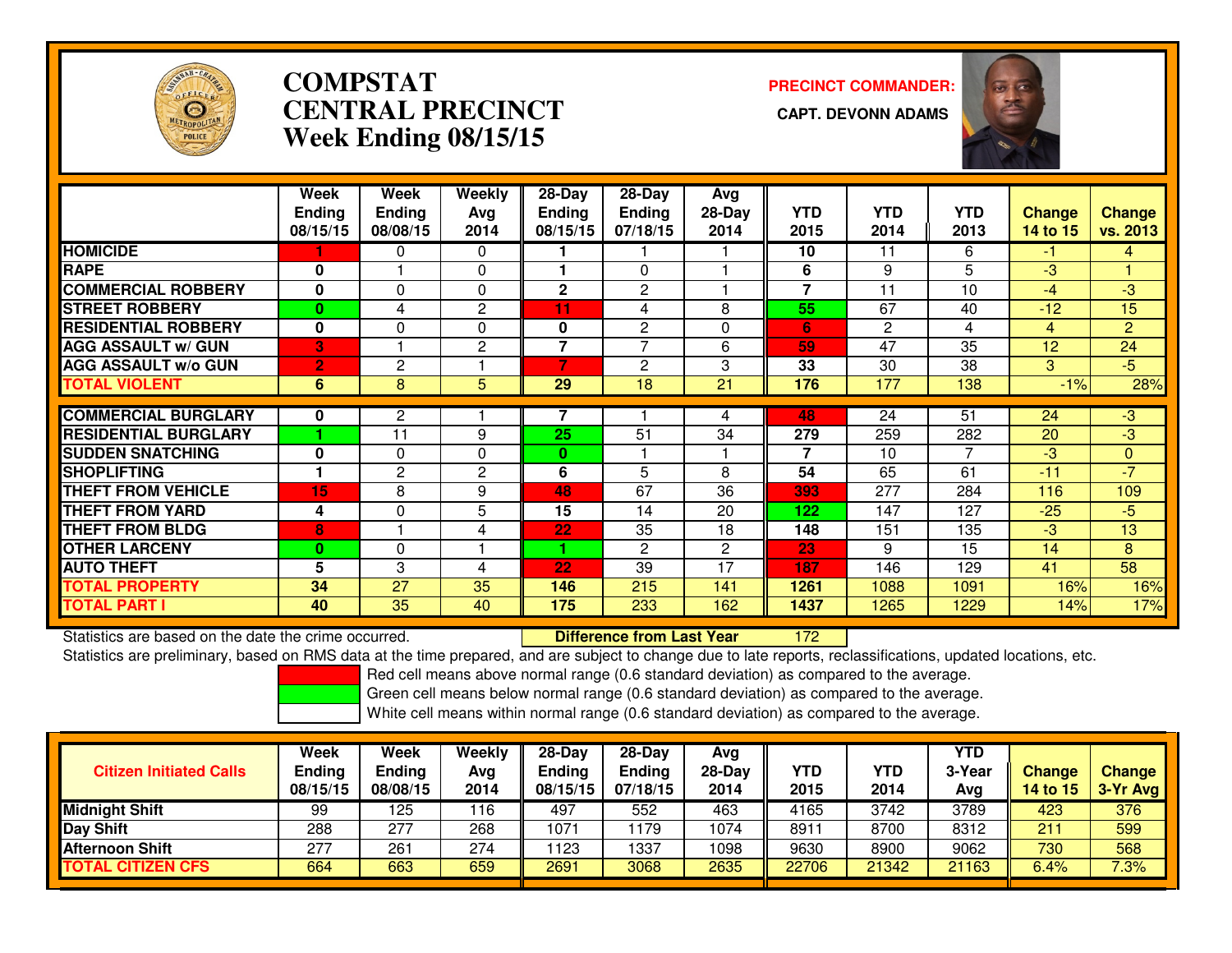

### **COMPSTAT PRECINCT COMMANDER: SOUTHSIDE PRECINCT CAPT. TERRY SHOOPWeek Ending 08/15/15**



|                             | Week<br>Ending<br>08/15/15 | Week<br><b>Ending</b><br>08/08/15 | Weekly<br>Ava<br>2014 | $28-Day$<br><b>Ending</b><br>08/15/15 | $28$ -Day<br><b>Ending</b><br>07/18/15 | Avg<br>$28-Day$<br>2014 | <b>YTD</b><br>2015       | <b>YTD</b><br>2014 | <b>YTD</b><br>2013 | <b>Change</b><br>14 to 15 | Change<br>vs. 2013 |
|-----------------------------|----------------------------|-----------------------------------|-----------------------|---------------------------------------|----------------------------------------|-------------------------|--------------------------|--------------------|--------------------|---------------------------|--------------------|
| <b>HOMICIDE</b>             | 0                          | 0                                 | $\Omega$              | 0                                     | $\Omega$                               | $\Omega$                | $\mathbf{2}$             |                    | 3                  |                           | -1                 |
| <b>RAPE</b>                 | $\bf{0}$                   |                                   | $\Omega$              |                                       | 0                                      |                         | 6                        | 5                  | $\overline{c}$     |                           | 4                  |
| <b>COMMERCIAL ROBBERY</b>   | $\bf{0}$                   | $\Omega$                          |                       | 0                                     | $\overline{2}$                         | 3                       | $\overline{\phantom{a}}$ | 14                 | 12                 | $-7$                      | -5                 |
| <b>STREET ROBBERY</b>       |                            | $\Omega$                          |                       |                                       | 6                                      | 4                       | 27                       | 37                 | 19                 | $-10$                     | 8                  |
| <b>RESIDENTIAL ROBBERY</b>  | $\mathbf{0}$               |                                   | $\Omega$              | 1                                     | $\Omega$                               |                         | 10                       | 9                  | 4                  |                           | 6                  |
| <b>AGG ASSAULT w/ GUN</b>   | $\overline{2}$             | 0                                 | 0                     | $\overline{2}$                        | 3                                      |                         | 16                       | 5                  | 9                  | 11                        | $\overline{7}$     |
| <b>AGG ASSAULT w/o GUN</b>  | 3                          | 0                                 | $\Omega$              | 3                                     | 3                                      | 2                       | 18                       | 11                 | 22                 | $\overline{ }$            | $-4$               |
| <b>TOTAL VIOLENT</b>        | 6                          | 2                                 | 3                     | 8                                     | 14                                     | 11                      | 86                       | 82                 | 71                 | 5%                        | 21%                |
| <b>COMMERCIAL BURGLARY</b>  | 3                          |                                   |                       | 6                                     | 3                                      | 3                       | 32                       | 25                 | 35                 |                           | $-3$               |
|                             |                            |                                   |                       |                                       |                                        |                         |                          |                    |                    |                           |                    |
| <b>RESIDENTIAL BURGLARY</b> | 4                          | 9                                 | 5                     | 30                                    | 36                                     | 18                      | 203                      | 140                | $\overline{245}$   | 63                        | $-42$              |
| <b>SUDDEN SNATCHING</b>     | $\bf{0}$                   | $\Omega$                          | $\Omega$              | 1                                     |                                        |                         | 11                       | 9                  | 7                  | $\overline{2}$            | 4                  |
| <b>SHOPLIFTING</b>          | 16                         | 18                                | 13                    | 55                                    | 48                                     | 51                      | 438                      | 417                | 435                | 21                        | 3                  |
| <b>THEFT FROM VEHICLE</b>   | 20                         | 18                                | 7                     | 69                                    | 30                                     | 27                      | 262                      | 217                | 245                | 45                        | 17                 |
| <b>THEFT FROM YARD</b>      | 3                          | $\overline{2}$                    | 2                     | 13                                    | 9                                      | 9                       | 84                       | 77                 | 70                 | $\overline{ }$            | 14                 |
| <b>THEFT FROM BLDG</b>      | 4                          | 6                                 | 4                     | 22                                    | 24                                     | 17                      | 158                      | 131                | 171                | 27                        | $-13$              |
| <b>OTHER LARCENY</b>        | $\mathbf 0$                |                                   |                       | 3                                     |                                        | 2                       | 15                       | 22                 | 30                 | $-7$                      | $-15$              |
| <b>AUTO THEFT</b>           | 6                          | 6                                 | 2                     | 22                                    | 14                                     | 8                       | 123                      | 58                 | 84                 | 65                        | 39                 |
| <b>TOTAL PROPERTY</b>       | 56                         | 61                                | 34                    | 221                                   | 166                                    | 136                     | 1326                     | 1096               | 1322               | 21%                       | 0%                 |
| <b>TOTAL PART I</b>         | 62                         | 63                                | 37                    | 229                                   | 180                                    | 148                     | 1412                     | 1178               | 1393               | 20%                       | 1%                 |

Statistics are based on the date the crime occurred. **Difference from Last Year** 

<sup>234</sup>

Statistics are preliminary, based on RMS data at the time prepared, and are subject to change due to late reports, reclassifications, updated locations, etc.

Red cell means above normal range (0.6 standard deviation) as compared to the average.

Green cell means below normal range (0.6 standard deviation) as compared to the average.

| <b>Citizen Initiated Calls</b> | Week<br><b>Ending</b><br>08/15/15 | <b>Week</b><br><b>Ending</b><br>08/08/15 | Weekly<br>Avg<br>2014 | $28-Dav$<br><b>Endina</b><br>08/15/15 | $28-Dav$<br><b>Ending</b><br>07/18/15 | Ava<br>28-Dav<br>2014 | YTD<br>2015 | YTD<br>2014 | YTD<br>3-Year<br>Avg | <b>Change</b><br><b>14 to 15</b> | <b>Change</b><br>3-Yr Avg |
|--------------------------------|-----------------------------------|------------------------------------------|-----------------------|---------------------------------------|---------------------------------------|-----------------------|-------------|-------------|----------------------|----------------------------------|---------------------------|
| <b>Midnight Shift</b>          | 107                               | 93                                       | 91                    | 389                                   | 428                                   | 363                   | 3323        | 2954        | 3011                 | 369                              | 312                       |
| <b>Day Shift</b>               | 331                               | 307                                      | 259                   | 1246                                  | 089                                   | 1038                  | 9022        | 8322        | 8312                 | 700                              | 710                       |
| <b>IAfternoon Shift</b>        | 305                               | 266                                      | 259                   | 133                                   | 138                                   | 1034                  | 8790        | 8296        | 8303                 | 494                              | 487                       |
| <b>TOTAL CITIZEN CFS</b>       | 743                               | 666                                      | 609                   | 2768                                  | 2655                                  | 2435                  | 21135       | 19572       | 19626                | 8.0%                             | 7.7%                      |